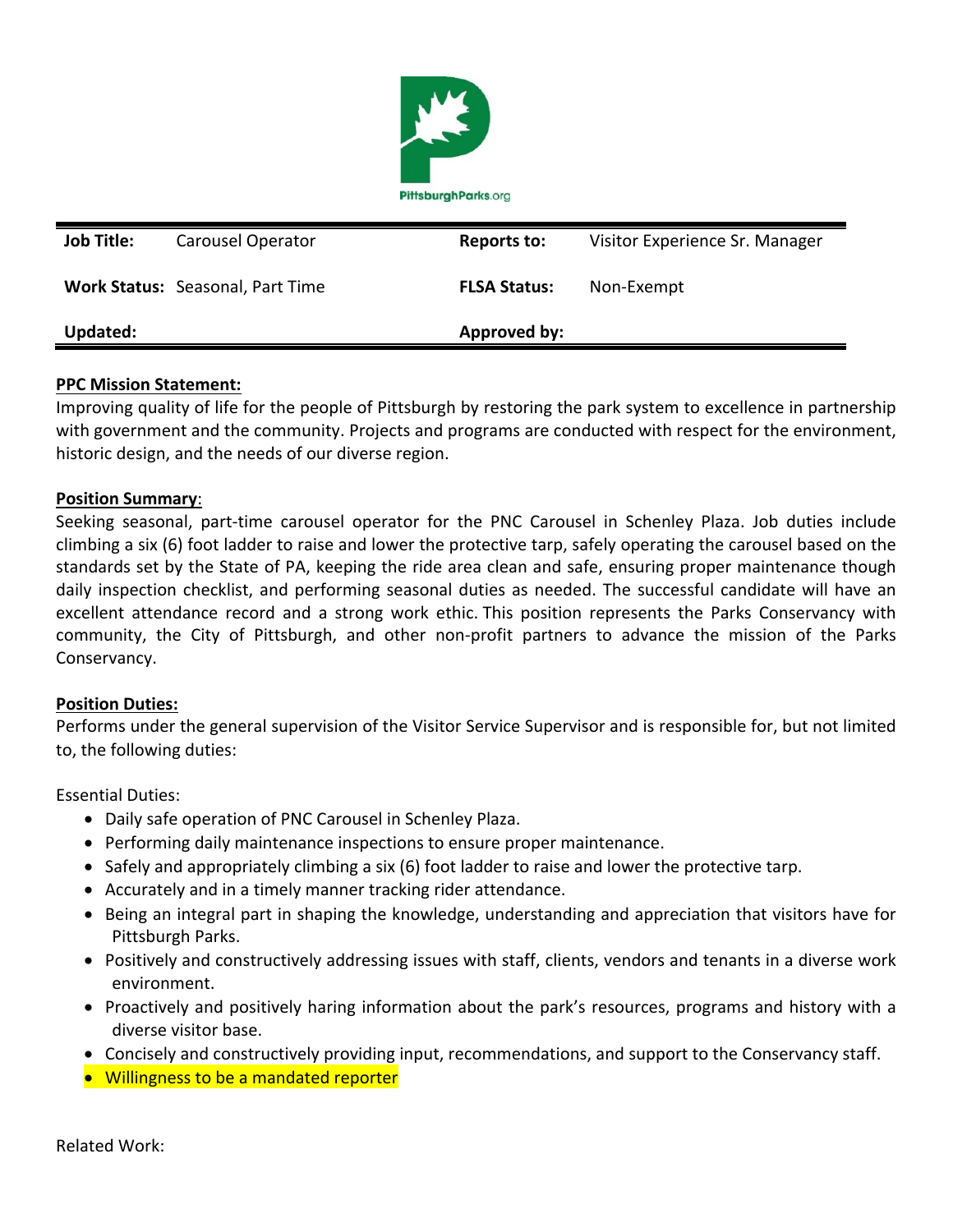- Proactively resolve problems and conflicts that surface.
- Work is conducted at various times of the day, including during the evening, on weekends, holidays, and irregular hours as necessary to meet deadlines and achieve objectives.
- Perform other related duties as apparent or assigned.
- Keep the Visitor Experience Supervisor, and when appropriate, the Director of Visitor Experience promptly informed of matters as they relate to the department and PPC.
- Perform other related duties as apparent or assigned.

## **The Way We Work - The Employees of the Pittsburgh Parks Conservancy:**

- Work and accept responsibility to search for, create and execute new and innovative approaches to improve the performance of Conservancy strategies and objectives.
- Foster meaningful interaction among diverse individuals through the exchange of information to produce understanding.
- Continuously develop and use effective strategies and interpersonal styles to engage and guide others toward the accomplishment of identified objectives and goals in the best interest of the Parks Conservancy.
- Consistently work toward the common good of the organization and encourage others to do the same.
- Conduct themselves at all times in a professionally appropriate and respectful manner.
- Apply the proper safety/security practices according to established protocols, guidelines and policies.
- Maintain strong work ethic and demonstrate flexibility.

## **Knowledge of** (position requirements at entry)

• Outstanding customer service principles and practices within a diverse work and customer environment.

# **Skills and Ability to** (position requirements at entry):

- Understand and appropriately adhere to organization policies and procedures.
- Enjoy and provide outstanding customer service within a diverse work and customer environment.
- Solve problems; negotiate effective and appropriate solutions to difficult conflicts; and effectively handle critical, controversial, confidential, and/or sensitive matters.
- Demonstrate self-motivation and take advantage of emerging opportunities.
- Provide both oral and written communication that is easily understood and direct in its content and listen effectively to thoroughly understand the intended message with sensitivity to nuance and a communication style that is open, cordial and issues-focused.
- Demonstrate proficiency in English.
- Demonstrate unimpeachable personal integrity and trustworthiness.
- Establish and maintain effective, respectful and productive working relationships.
- Show respect and sensitivity for cultural differences.
- Handle matters with highest degree of professionalism, including maintaining appropriate levels of confidentiality.
- Approach situation analysis and problem solving through the lens of racial equity, including use of effective and appropriate engagement with people from diverse communities.

# **Training and Experience** (position requirements at entry)**:**

- Experience in customer service is preferred.
- First Aid and CPR certification required (obtained within 6 months of work start)